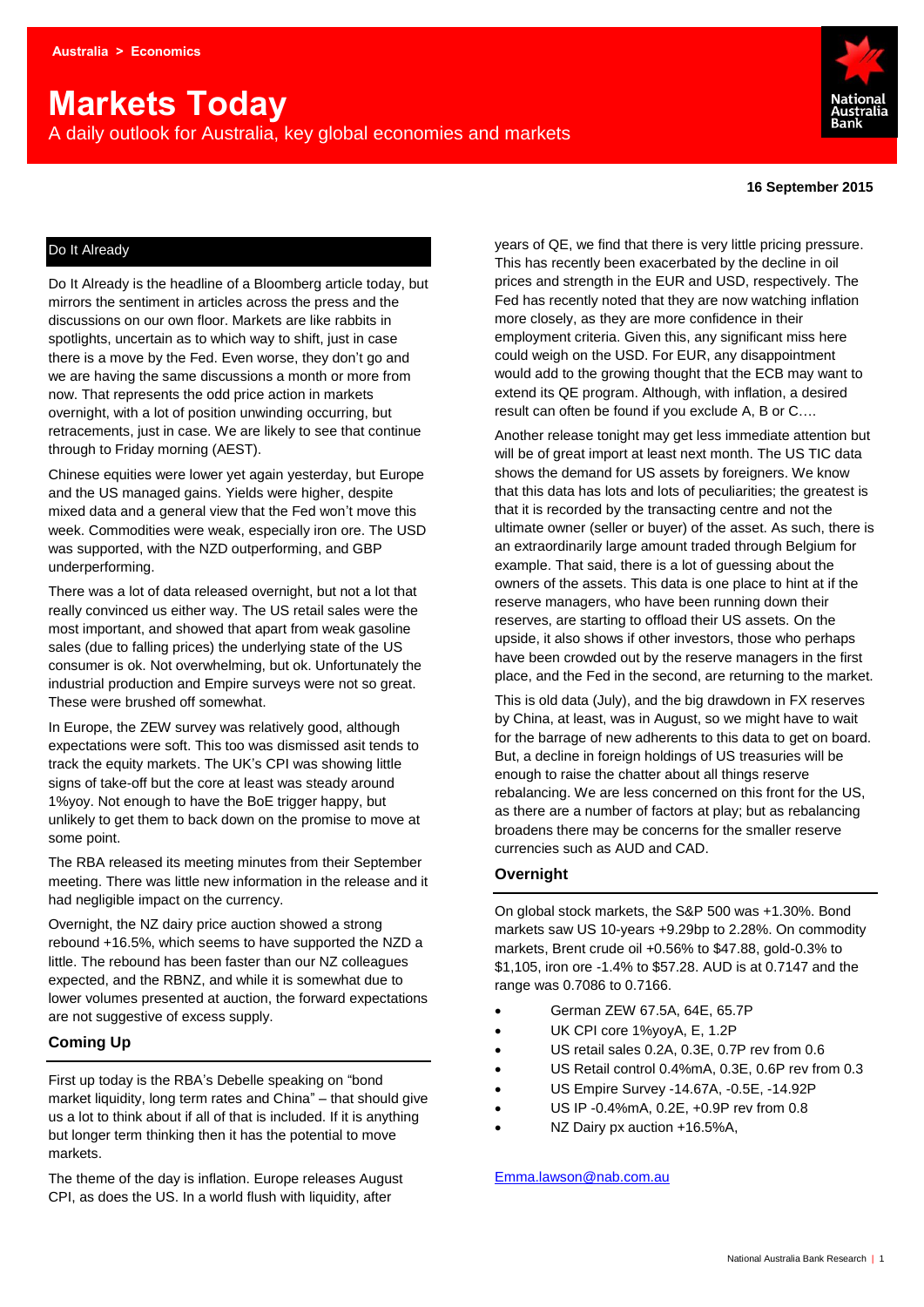#### Markets





|            | <b>Foreign Exchange</b>        |                              |        |        |                                |        |          | <b>Equities</b> |                      |                          |        | Commodities* |                  |                                   |        |
|------------|--------------------------------|------------------------------|--------|--------|--------------------------------|--------|----------|-----------------|----------------------|--------------------------|--------|--------------|------------------|-----------------------------------|--------|
|            | Indicative 24hr<br>ranges (**) |                              |        |        | Other FX                       |        |          |                 | <b>Major Indices</b> |                          |        |              |                  | Last                              | % day  |
|            | Last                           | % chge                       | Low    | High   |                                | Last   | $%$ chge |                 |                      | Last                     | % day  | $%$ y/y      | Oil (Brent)      | 47.88                             | 0.6    |
| <b>AUD</b> | 0.7147                         | 0.1                          | 0.7086 | 0.7166 | <b>HKD</b>                     | 7.7501 | 0.0      |                 | Dow                  | 16.600                   | $+1.4$ | $-2.5$       | Oil (WTI)        | 44.64                             | 1.5    |
| <b>NZD</b> | 0.6356                         | 0.4                          | 0.6294 | 0.6369 | <b>CNY</b>                     | 6.3699 | 0.0      |                 | S&P 500              | 1.978                    | $+1.3$ | $-0.3$       | Oil (Tapis)      | 47.13                             | $-2.2$ |
| <b>EUR</b> | 1.1272                         | $-0.4$                       | 1.1259 | 1.1329 | SGD                            | 1.4024 | $-0.3$   |                 | Nasdag               | 4,861                    | $+1.1$ | 7.6          | Gold             | 1104.60                           | $-0.3$ |
| <b>GBP</b> | 1.5343                         | $-0.5$                       | 1.5330 | 1.5457 | <b>IDR</b>                     | 14.408 | 0.5      |                 | <b>FTSE</b>          | 6.138                    | $+0.9$ | $-9.8$       | <b>CRB</b>       | 196.02                            | 0.1    |
| <b>JPY</b> | 120.41                         | 0.1                          | 119.40 | 120.65 | <b>THB</b>                     | 35.92  | $-0.3$   |                 | <b>DAX</b>           | 10.188                   | $+0.6$ | 5.5          | <b>GS Metals</b> | 276.1                             | 0.2    |
| CAD        | 1.3242                         | $-0.2$                       | 1.3227 | 1.3272 | <b>KRW</b>                     | 1.186  | 0.3      |                 | CAC <sub>40</sub>    | 4.569                    | $+0.2$ | 3.2          | Aluminium        | 1614                              | $-0.5$ |
| AUD/EUR    | 0.6340                         | 0.5                          |        |        | <b>TWD</b>                     | 32.53  | $-0.3$   |                 | Nikkei               | 18.026                   | $+0.3$ | 13.3         | Copper           | 5357                              | 0.7    |
| AUD/JPY    | 86.06                          | 0.3                          |        |        | PHP                            | 46.72  | 0.0      |                 | Shanghai             | 3.005                    | $-3.5$ | 30.9         | Nickel           | 10076                             | 1.8    |
| AUD/GBP    | 0.4659                         | 0.7                          |        |        | <b>CHF</b>                     | 0.97   | 0.6      |                 | Hang Seng            | 21,455                   | $-0.5$ | $-11.1$      | Zinc             | 1730                              | $-0.9$ |
| AUD/NZD    | 1.1245                         | $-0.3$                       |        |        | <b>SEK</b>                     | 8.31   | 0.6      |                 | ASX 200              | 5,018                    | $-1.5$ | $-7.8$       | Ch. steel        | 1935                              | 0.6    |
|            |                                |                              |        |        |                                |        |          |                 |                      |                          |        |              | Iron ore         | 57.3                              | $-1.4$ |
|            |                                |                              |        |        |                                |        |          |                 |                      |                          |        |              | Coal             | 57.7                              | 0.0    |
|            | <b>Interest Rates</b>          |                              |        |        |                                |        |          |                 |                      | <b>Overnight Futures</b> |        |              | Wheat Chic.      | 502.5                             | $-1.5$ |
|            |                                | <b>Indicative Swap Rates</b> |        |        | <b>Benchmark 10 Year Bonds</b> |        |          |                 |                      |                          |        | Sugar        | 11.40            | $-0.9$                            |        |
|            | Cash                           | 3mth                         | 2Yr    | 10Yr   |                                | Last   | chge     | Sprd            |                      |                          | Last   | Chge         | Cotton           | 62.82                             | $-1.1$ |
| <b>USD</b> | 0.25                           | 0.34                         | 0.92   | 2.30   | $USD$ 10                       | 2.28   | 0.09     |                 |                      | <b>Australia</b>         |        |              | Coffee           | 118.7                             | $-1.2$ |
| <b>AUD</b> | 2.00                           | 2.18                         | 2.08   | 3.15   | <b>AUD 10</b>                  | 2.68   | $-0.01$  | 0.40            |                      | 3 mth bill               | 97.93  | $-0.03$      |                  |                                   |        |
| <b>NZD</b> | 2.75                           | 2.86                         | 2.70   | 3.60   | NZD <sub>10</sub>              | 3.26   | 0.00     | 0.98            |                      | 98.08<br>3 Yr bond       |        | $-0.09$      |                  | CO <sub>2</sub> Emissions - Euros |        |
| <b>EUR</b> | 0.05                           | 0.06                         | 0.07   | 1.09   | CAD <sub>10</sub>              | 1.57   | 0.10     | $-0.71$         |                      | 10 Yr bond               | 97.16  | $-0.11$      |                  | Last                              | % day  |
| <b>GBP</b> | 0.50                           | 0.59                         | 1.04   | 1.98   | <b>EUR 10</b>                  | 0.74   | 0.09     | $-1.53$         |                      | $3/10$ sprd              | 0.92   | 0.03         | Jun-2015         | 8.21                              | $-0.7$ |
| <b>JPY</b> | 0.08                           | 0.08                         | 0.11   | 0.55   | <b>GBP 10</b>                  | 1.91   | 0.06     | $-0.37$         |                      | SPI                      | 60.0   | 1.2          | Dec-2015         | 8.18                              | $-0.7$ |
| CAD        | 0.50                           | 1.17                         | 0.78   | 2.00   | <b>JPY 10</b>                  | 0.38   | 0.02     | $-1.89$         |                      |                          |        |              | Dec-2016         | 8.26                              | $-0.7$ |

Please note the high/low FX rates are only an indication. Please refer to your National Dealer for confirmation.

\* All near futures contracts, except CRB. GS Metals is Goldman Sachs industrial metals index. Metals prices are CME. Emissions: ICE Dec contracts, Euros

\*\* These are indicative ranges over the past 24 hours; please confirm rates with your NAB dealer

Last is around 6:30am Sydney

Source: Bloomberg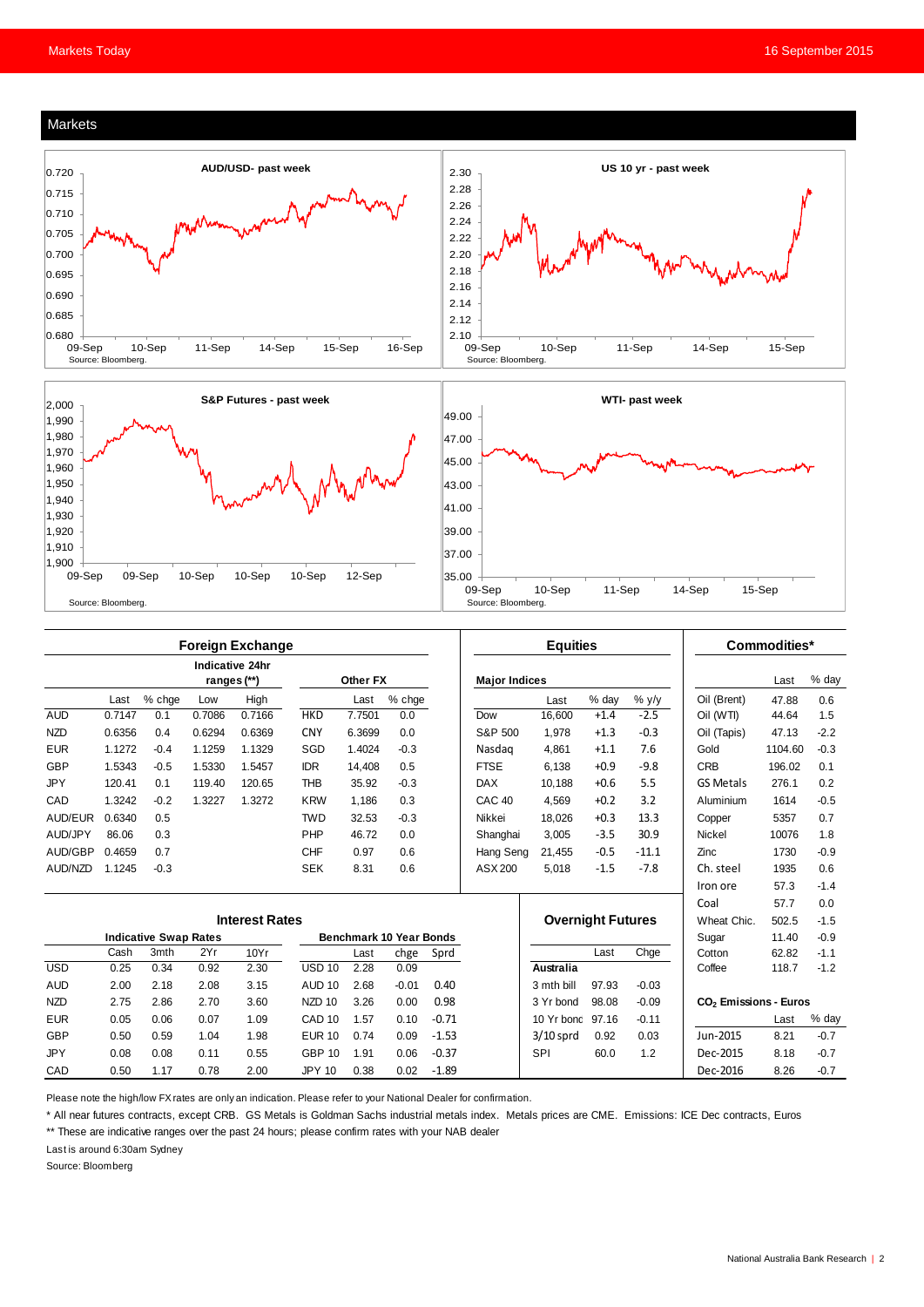## Calendar

|                                                   |                                                                                                                   | Time             | <b>NAB</b>      |                           |        |                          |                |                |
|---------------------------------------------------|-------------------------------------------------------------------------------------------------------------------|------------------|-----------------|---------------------------|--------|--------------------------|----------------|----------------|
|                                                   | <b>Country Economic Indicator</b>                                                                                 | Period           | <b>Forecast</b> | <b>Consensus</b>          | Actual | <b>Previous</b>          | <b>GMT</b>     | <b>AEST</b>    |
|                                                   | Wednesday, 16 September 2015                                                                                      |                  |                 |                           |        |                          |                |                |
| NZ<br>NZ                                          | Current Account GDP Ratio YTD<br><b>BoP Current Account Balance</b>                                               | 2Q<br>2Q         | $-3.70%$        | $-1.5B$                   |        | $-3.6%$<br>0.662B        | 22.45<br>22.45 | 8.45<br>8.45   |
| AU                                                | RBA's Guy Debelle Speech on "Bond Market Liquidity, Long Term Rates and China" in Sydney                          |                  |                 |                           |        |                          | 23.30          | 9.30           |
| AU<br>AU                                          | Westpac Leading Index MoM<br>Merchandise imports                                                                  | Aug              |                 |                           |        | 0.0%<br>0.2%             | 0.30           | 10.30<br>11.30 |
| JN                                                | Bank of Japan's Monthly Economic Report for September                                                             | Aug              |                 |                           |        |                          | 1.30<br>5.00   | 15.00          |
| JN                                                | Machine Tool Orders YoY                                                                                           | Aug F            |                 |                           |        | $-16.50%$                | 6.00           | 16.00          |
| UK                                                | Jobless Claims Change                                                                                             | Aug              |                 | $-5.0K$                   |        | $-4.9K$                  | 8.30           | 18.30          |
| UK<br>UK                                          | Average Weekly Earnings 3M/YoY<br>ILO Unemployment Rate 3Mths                                                     | Jul<br>Jul       |                 | 2.5%<br>5.6%              |        | 2.4%<br>5.6%             | 8.30<br>8.30   | 18.30<br>18.30 |
| EС                                                | CPI MoM/YoY                                                                                                       | Aug              |                 | 0.0%/0.2%                 |        | $-0.6\%/0.2\%$           | 9.00           | 19.00          |
| US                                                | <b>CPI MoM/YoY</b>                                                                                                | Aug              |                 | $-0.1\%/0.2\%$            |        | $0.1\%/0.2\%$            | 12.30          | 22.30          |
| СA<br>US                                          | Manufacturing Sales MoM<br>NAHB Housing Market Index                                                              | Jul<br>Sep       |                 | 61                        |        | 1.2%<br>61               | 12.30<br>14.00 | 22.30<br>0.00  |
| СA                                                | Bank of Canada's Cote Speaks in Winnipeg                                                                          |                  |                 |                           |        |                          | 17.05          | 3.05           |
| US                                                | Net Long-term TIC Flows                                                                                           | Jul              |                 |                           |        | \$103.1B                 | 20.00          | 6.00           |
| NZ                                                | Thursday, 17 September 2015<br>GDP SA QoQ/YoY                                                                     | 2Q               | 0.8%            | 0.6%/ RBNZ +0.6%          |        | 0.2%/2.6%                |                | 8.45           |
| JN.                                               | <b>Trade Balance Adjusted</b>                                                                                     | Aug              |                 | $-4377.3B$                |        | $-4368.8B$               | 22.45<br>23.50 | 9.50           |
| AU                                                | <b>RBA Research Bulletin</b>                                                                                      |                  |                 |                           |        |                          | 1.30           | 11.30          |
| AU                                                | <b>RBA FX Transactions Market</b>                                                                                 | Aug              |                 |                           |        | 674M                     | 1.30           | 11.30          |
| JN<br>EС                                          | BoJ Governor Kuroda speaks<br><b>ECB Publishes Economic Bulletin</b>                                              |                  |                 |                           |        |                          | 6.35<br>8.00   | 16.35<br>18.00 |
| <b>UK</b>                                         | <b>Retail Sales Ex Auto Fuel MoM</b>                                                                              | Aug              |                 | 0.1%                      |        | 0.4%                     | 8.30           | 18.30          |
| EС                                                | <b>Construction Output MoM/YoY</b>                                                                                | Jul              |                 |                           |        | $-1.9%/-2.3%$            | 9.00           | 19.00          |
| US<br>US                                          | <b>Current Account Balance</b><br><b>Housing Starts</b>                                                           | 2Q<br>Aug        |                 | $-$112.1B$<br>1170K/-3.0% |        | -\$113.3B<br>1206K/+0.2% | 12.30<br>12.30 | 22.30<br>22.30 |
| US                                                | Initial Jobless Claims                                                                                            | Sep-12           |                 | 277K                      |        | 275K                     | 12.30          | 22.30          |
| US                                                | <b>Philadelphia Fed Business Outlook</b>                                                                          | <b>Sep</b>       |                 | 6                         |        | 8.3                      | 14.00          | 0.00           |
| СA<br>US                                          | BoC Deputy Cote speaks<br><b>FOMC Rate Decision</b>                                                               |                  | $0 - 0.25%$     | $0.25 - 0.38%$            |        | $0 - 0.25%$              | 17.05          | 3.05<br>4.00   |
| Friday,                                           | 18 September 2015                                                                                                 | <b>Sep-17</b>    |                 |                           |        |                          | 18.00          |                |
| NZ                                                | ANZ Job Advertisements MoM                                                                                        | Aug              |                 |                           |        | 0.1%                     | 22.00          | 8.00           |
| AU<br>JN                                          | RBA Governor meets with House Economics Committee, Review of RBA Annual Report<br>BoJ Minutes for Aug 6-7 meeting |                  |                 |                           |        |                          | 23.30<br>23.50 | 9.30<br>9.50   |
| NZ                                                | ANZ Consumer Confidence Index                                                                                     | Sep              |                 |                           |        | 109.8/-3.6%              | 1.00           | 11.00          |
| CН                                                | <b>Property Prices</b>                                                                                            | Aug              |                 |                           |        |                          | 1.30           | 11.30          |
| EС                                                | <b>ECB Current Account SA</b>                                                                                     | Jul              |                 |                           |        | 25.4B                    | 8.00           | 18.00          |
| UK<br>CА                                          | BoE's Haldane Speaks in Northern Ireland<br>CPI MoM/YoY                                                           | Aug              |                 |                           |        | $0.1\%/1.3\%$            | 11.05<br>12.30 | 21.05<br>22.30 |
| US                                                | Leading Index                                                                                                     | Aug              |                 | 0.20%                     |        | $-0.2%$                  | 14.00          | 0.00           |
| US                                                | Household Change in Net Worth                                                                                     | 2Q               |                 |                           |        | \$1629B                  | 16.00          | 2.00           |
| <b>NZ</b>                                         | Monday, 21 September 2015<br>Net Migration SA                                                                     | Aug              |                 |                           |        | 5740                     | 22.45          | 8.45           |
| UK                                                | Rightmove House Prices MoM                                                                                        | Sep              |                 |                           |        | $-0.8%$                  | 23.01          | 9.01           |
| UK                                                | Rightmove House Prices YoY                                                                                        | Sep              |                 |                           |        | 6.4%                     | 23.01          | 9.01           |
| CН<br>ΝZ                                          | MNI September Business Indicator<br>Credit Card Spending MoM                                                      | Aug              |                 |                           |        | 1.7%                     | 1.45<br>3.00   | 11.45<br>13.00 |
| ΝZ                                                | Credit Card Spending YoY                                                                                          | Aug              |                 |                           |        | 9.7%                     | 3.00           | 13.00          |
| GЕ                                                | PPI MoM                                                                                                           | Aug              |                 |                           |        | 0.0%                     | 6.00           | 16.00          |
| GЕ<br>JN                                          | PPI YoY<br>Convenience Store Sales YoY                                                                            | Aug<br>Aug       |                 |                           |        | $-1.3%$<br>1.2%          | 6.00<br>7.00   | 16.00<br>17.00 |
| CA                                                | Wholesale Trade Sales MoM                                                                                         | Jul              |                 |                           |        | 1.3%                     | 14.00          | 0.00           |
| ΝZ                                                | Westpac Consumer Confidence                                                                                       | 3Q               |                 |                           |        | 113                      | 14.00          | 0.00           |
| СA<br>US                                          | <b>Bloomberg Nanos Confidence</b><br><b>Existing Home Sales</b>                                                   | Sep-18<br>Aug    |                 |                           |        | 5.59M                    | 14.00<br>14.00 | 0.00<br>0.00   |
| US                                                | <b>Existing Home Sales MoM</b>                                                                                    | Aug              |                 |                           |        | 2.0%                     | 14.00          | 0.00           |
| UK                                                | <b>CBI Trends Total Orders</b>                                                                                    | Sep              |                 |                           |        | $-1$                     | 14.00          | 0.00           |
| UK                                                | <b>CBI Trends Selling Prices</b><br>Supermarket Sales YoY                                                         | Sep              |                 |                           |        | -6                       | 14.00          | 0.00           |
| JN                                                | Tuesday, 22 September 2015                                                                                        | Aug              |                 |                           |        | 1.9%                     | 14.00          | 0.00           |
| AU                                                | ANZ Roy Morgan Weekly Consumer Confidence Index                                                                   | Sep-20           |                 |                           |        |                          | 23.30          | 9.30           |
| AU                                                | House Price Index QoQ<br>House Price Index YoY                                                                    | 2Q               |                 |                           |        | 1.6%                     | 1.30           | 11.30          |
| AU<br>CН                                          | Conference Board China August Leading Economic Index                                                              | 2Q               |                 |                           |        | 6.9%                     | 1.30<br>2.00   | 11.30<br>12.00 |
| UK                                                | Public Finances (PSNCR)                                                                                           | Aug              |                 |                           |        | $-3.0B$                  | 8.30           | 18.30          |
| UK                                                | <b>Central Government NCR</b>                                                                                     | Aug              |                 |                           |        | $-0.2B$                  | 8.30           | 18.30          |
| UK<br>UK                                          | <b>Public Sector Net Borrowing</b><br><b>PSNB ex Banking Groups</b>                                               | Aug<br>Aug       |                 |                           |        | $-2.1B$<br>$-1.3B$       | 8.30<br>8.30   | 18.30<br>18.30 |
| US                                                | FHFA House Price Index MoM                                                                                        | Jul              |                 |                           |        |                          | 13.00          | 23.00          |
| EС                                                | <b>Consumer Confidence</b>                                                                                        | Sep A            |                 |                           |        |                          | 14.00          | 0.00           |
| US                                                | Richmond Fed Manufact. Index                                                                                      | Sep              |                 |                           |        |                          | 14.00          | 0.00           |
| Upcoming Central Bank Interest Rate Announcements |                                                                                                                   |                  |                 | $0.0\% - 0.1\%$           |        | $0.0\% - 0.1\%$          |                |                |
| Japan, BoJ<br><b>US Federal Reserve</b>           |                                                                                                                   | 15-Sep<br>18-Sep | $0.0\% - 0.1\%$ |                           |        | 0-0.25%                  |                |                |
| Canada, BoC                                       |                                                                                                                   | 22-Sep           |                 |                           |        | 0.50%                    |                |                |
| Australia, RBA                                    |                                                                                                                   | 6-Oct            | 2.00%           | 2.00%                     |        | 2.00%                    |                |                |
| UK BOE<br>Europe ECB                              |                                                                                                                   | 8-Oct<br>22-Oct  |                 |                           |        | 0.50%<br>0.05%           |                |                |
| New Zealand, RBNZ                                 |                                                                                                                   | 29-Oct           | 2.50%           | 2.50%                     |        | 2.75%                    |                |                |
|                                                   | GMT: Greenwich Mean Time; AEST: Australian Eastern Standard Time                                                  |                  |                 |                           |        |                          |                |                |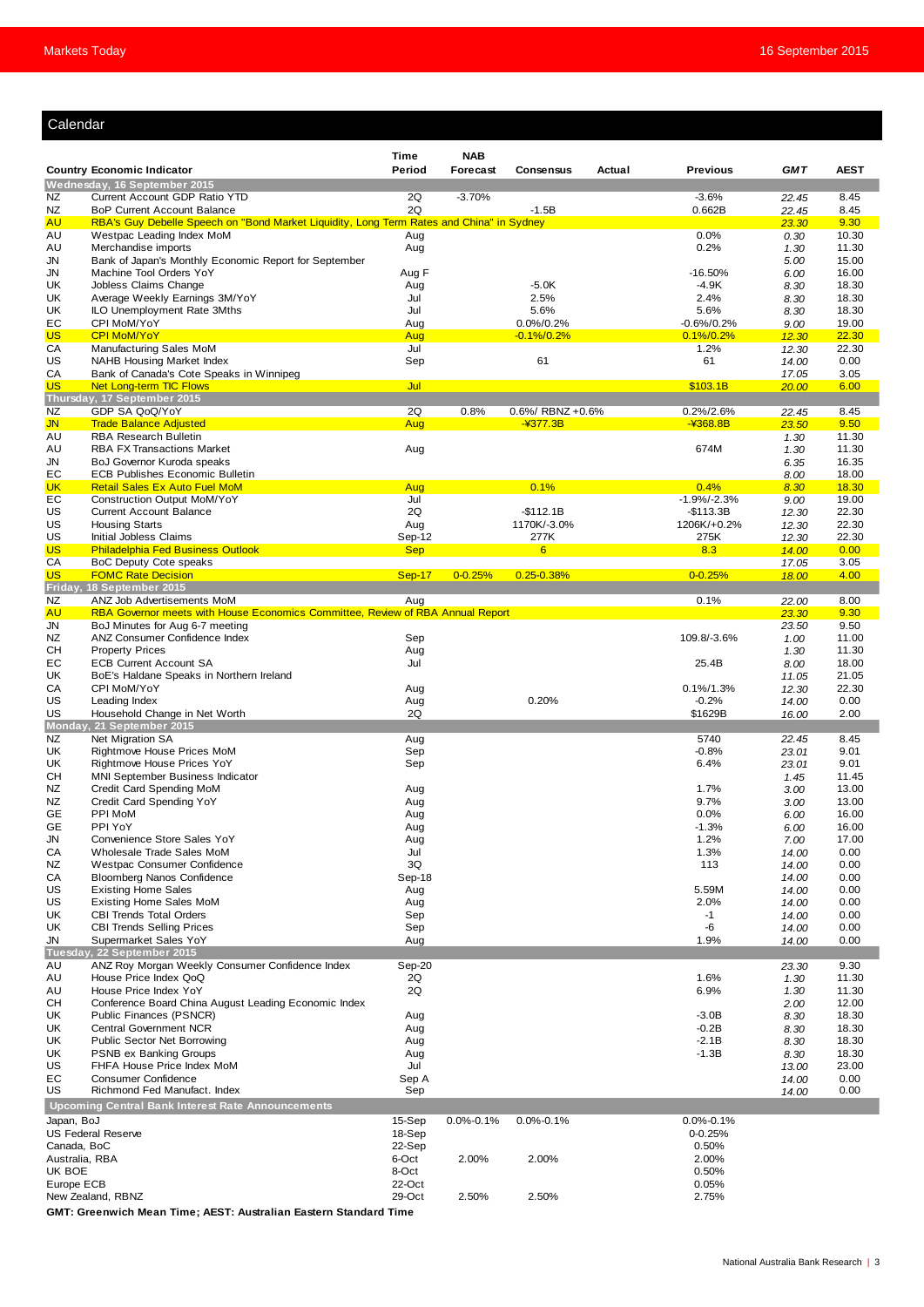# **Global Markets Research**

Peter Jolly Global Head of Research +61 2 9237 1406

# **Australia**

**Economics**

Ivan Colhoun Chief Economist, Markets +61 2 9237 1836

David de Garis Senior Economist +61 3 8641 3045

Tapas Strickland Economist +61 2 9237 1980

#### **FX Strategy**

Ray Attrill Global Co-Head of FX Strategy +61 2 9237 1848

Emma Lawson Senior Currency Strategist +61 2 9237 8154

#### **Interest Rate Strategy**

Skye Masters Head of Interest Rate Strategy +61 2 9295 1196

Rodrigo Catril Interest Rate Strategist +61 2 9293 7109

#### **Credit Research**

Michael Bush Head of Credit Research +61 3 8641 0575

Simon Fletcher Senior Credit Analyst – FI +61 2 9237 1076

**Distribution** Barbara Leong Research Production Manager +61 2 9237 8151

# **New Zealand**

Stephen Toplis Head of Research, NZ +64 4 474 6905

Craig Ebert Senior Economist +64 4 474 6799

Doug Steel Senior Economist +64 4 474 6923

Kymberly Martin Senior Market Strategist +64 4 924 7654

Raiko Shareef Currency Strategist +64 4 924 7652

Yvonne Liew Publications & Web Administrator +64 4 474 9771

# **Asia**

Christy Tan Head of Markets Strategy/Research, Asia +852 2822 5350

# **UK/Europe**

Nick Parsons Head of Research, UK/Europe, and Global Co-Head of FX Strategy +44 207 710 2993

Gavin Friend Senior Markets Strategist +44 207 710 1588

Derek Allassani Research Production Manager +44 207 710 1532

# **Group Economics**

Alan Oster Group Chief Economist +61 3 8634 2927

James Glenn Senior Economist – Australia +61 3 9208 8129

Vyanne Lai Economist – Australia +61 3 8634 0198

Phin Ziebell Economist – Agribusiness +61 475 940 662

Amy Li Economist – Australia +61 3 8634 1563

Dean Pearson Head of Industry Analysis +61 3 8634 2331

Robert De Iure Senior Economist – Industry Analysis +61 3 8634 4611

Brien McDonald Senior Economist – Industry Analysis +61 3 8634 3837

Karla Bulauan Economist – Industry Analysis +61 3 8641 4028

Tom Taylor Head of Economics, International +61 3 8634 1883

Tony Kelly Senior Economist – International +61 3 9208 5049

Gerard Burg Senior Economist – Asia +61 3 8634 2788

John Sharma Economist – Sovereign Risk +61 3 8634 4514

Jacqui Brand Personal Assistant +61 3 8634 2181

#### **Important Notice**

This document has been prepared by National Australia Bank Limited ABN 12 004 044 937 AFSL 230686 ("NAB"). Any advice contained in this document has been prepared without taking into account your objectives, financial situation or needs. Before acting on any advice in this document, NAB recommends that you consider whether the advice is appropriate for your circumstances. NAB recommends that you obtain and consider the relevant Product Disclosure Statement or other disclosure document, before making any decision about a product including whether to acquire or to continue to hold it.